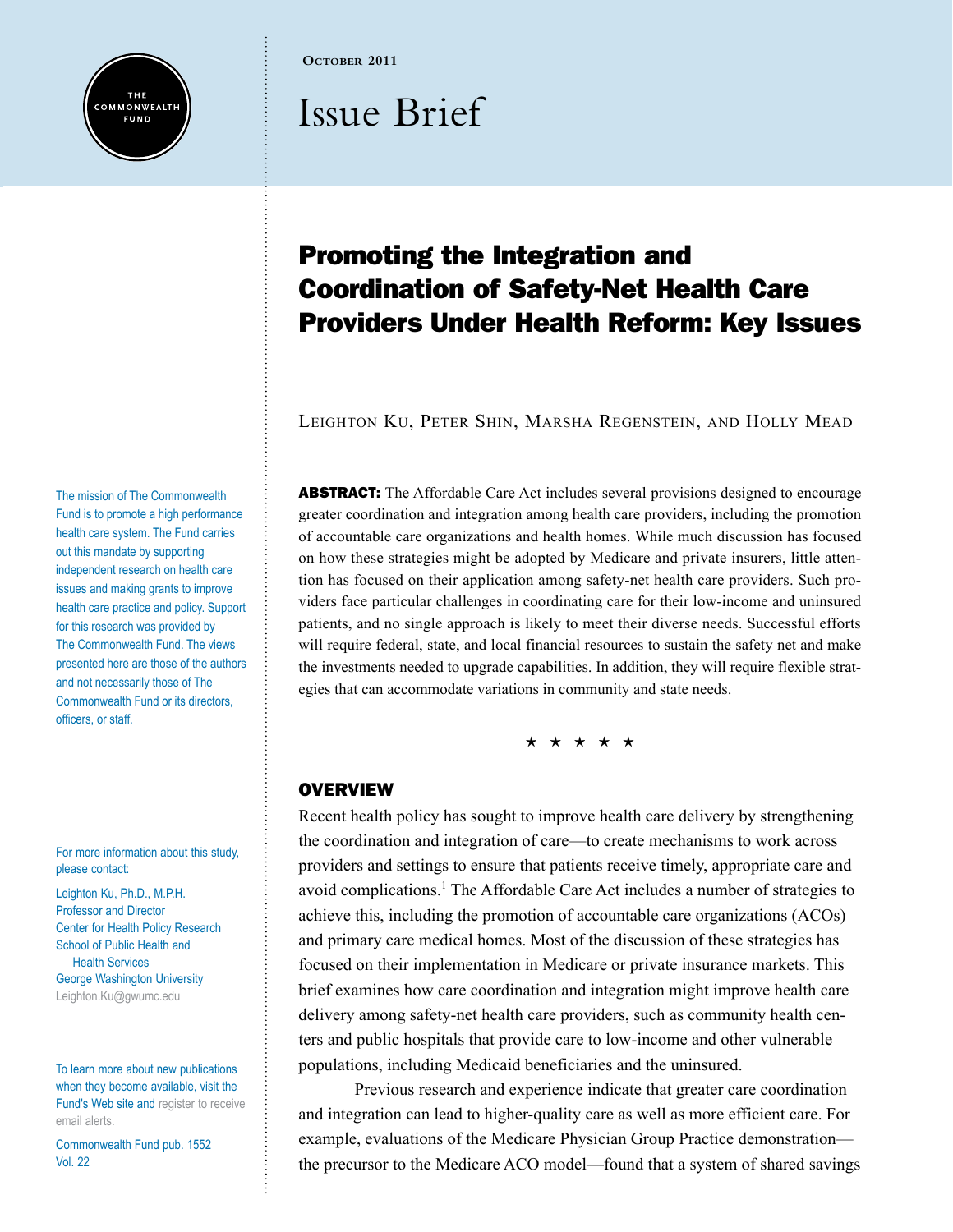could encourage medical practices to provide recommended care, often while reducing medical expenditures.2 One of the most successful practices in that demonstration, the Marshfield Clinic, in Marshfield, Wisconsin, includes a large community health center within its system. Colorado's Denver Health is another widely cited example of a successfully integrated safety-net system, including a major public hospital, community health centers, school-based clinics, and public health clinics. Community Care of North Carolina, a partnership between the state and local provider networks, including community health centers, has achieved savings and improved quality of care by coordinating care for patients.<sup>3</sup>

The Commonwealth Fund's 2009 National Survey of Federally Qualified Health Centers provides broad-based evidence about the effects of specific methods to coordinate and integrate services.<sup>4</sup> For example, the findings suggest that community health centers that have hospital affiliations are more successful at obtaining specialty care for their patients. Thirtyone percent of the centers with hospital affiliations reported it was easy to obtain specialty care procedures for Medicaid patients, compared with 21 percent of the centers without such affiliations. Twenty percent of the centers with hospital affiliations said it was easy to obtain specialty care for their uninsured patients, while just 9 percent of those without affiliations reported this. The survey also assessed whether health centers functioned as medical homes: were they able to, for example, track referrals and laboratory results, use patient registries, and report on and improve their performance. In general, health centers that had greater medical home capabilities were more successful at coordinating care; they had fewer problems obtaining specialty care for their patients and were more likely to receive notifications about care their patients received in hospitals. Still, securing access to specialty care and care coordination remained significant challenges for most community health centers.

# OPPORTUNITIES TO PROMOTE COORDINATION AND INTEGRATION UNDER THE AFFORDABLE CARE ACT

The Affordable Care Act includes a number of provisions designed to promote coordination and integration of services:

**• Medicare ACOs.** Under Section 3022 of the legislation, ACOs are defined as fee-for-service networks of physicians and other providers who are responsible for the cost and quality of care for their assigned Medicare patients. ACOs whose collective Medicare expenditures are less than riskadjusted benchmarks would qualify for a share of the savings. The expectation is that the combination of quality standards and financial incentives will prompt better-coordinated care, leading to quality improvements as well as cost savings.

The proposed ACO regulations issued in April 2011 by the Centers for Medicare and Medicaid Services (CMS) have elicited considerable debate and suggestions for changes from many parts of the health sector, including safetynet organizations.<sup>5</sup> The National Association of Public Hospitals and Health Systems, for example, expressed concern that safetynet hospitals may be unable to form ACOs because the initial investments required to meet implementation standards may be too high, encouraging CMS to develop an ACO demonstration project for safety-net providers.<sup>6</sup> The National Association of Community Health Centers took issue with the fact that federally qualified health centers (FQHCs) are barred from forming ACOs or being counted as primary care providers under the proposed regulations.7 According to CMS, FQHCs lack robust or detailed claims and payment systems that would attribute specific FQHC physicians or a set of services to a patient, making it nearly impossible to assign an FQHC patient to an ACO or back to the FQHC provider for purposes of receiving a share of the cost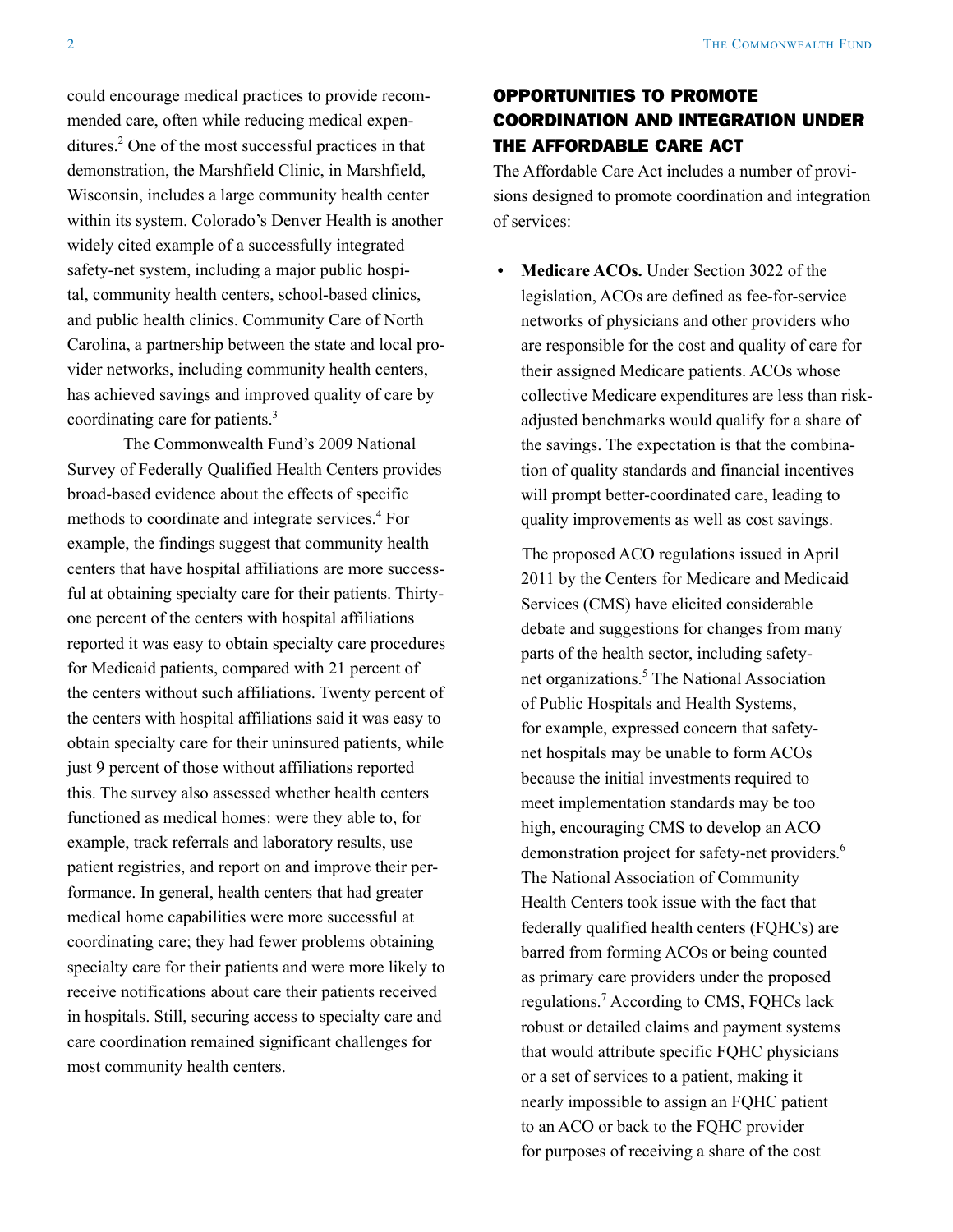savings. Although the proposed regulations include incentives for ACOs to include FQHCs, centers might not receive shared savings if they are not counted as primary care providers.<sup>8</sup> Others have expressed concerns that ACO policies may discourage participation by safetynet providers and strengthen more affluent providers, thus having the unintended effect of exacerbating disparities in health care.<sup>9</sup>

CMS is in fact developing alternative ACO demonstration projects. The Pioneer ACO demonstration project would permit greater flexibility for organizations that are willing to advance to ACO status on an accelerated basis; this would permit FQHCs to be counted as primary care providers.10 The Center for Medicare and Medicaid Innovation has indicated that it is considering a safety-net ACO demonstration project.

- **• Medicaid health homes.** Section 2703 of the Affordable Care Act includes a state option to establish "health homes" for those with chronic health problems under Medicaid. States that do so may receive up to 90 percent federal matching funds for the coordination services for up to two years. CMS guidance specifies that these projects should include the following services:<sup>11</sup>
	- comprehensive care management;
	- care coordination and health promotion;
	- comprehensive transitional care from inpatient to other settings, including appropriate follow-up;
	- individual and family support;
	- referral to community and social support services, when needed;
	- use of health information technology to link services, as feasible and appropriate; and
	- consultation with the Substance Abuse and Mental Health Services Administration regarding behavioral and substance use services.

While medical home initiatives are generally focused on primary care providers, they require active coordination of care with specialists and hospital providers, as well as with behavioral and substance abuse services. The statute explicitly permits community health centers, rural health clinics, and other primary care providers to be considered as health home providers, along with physicians and physician practices, and the CMS guidance notes that hospital clinics may also qualify.

As of mid-2011, 39 states had already initiated Medicaid medical home projects, and the health home projects will likely build on these earlier efforts.12 CMS has also initiated two medical home demonstration projects: one is for FQHCs participating in Medicare and the other is a Multi-Payer Advanced Primary Care Practice demonstration, including Medicare, Medicaid, and private insurance plans in eight states.<sup>13</sup>

- **Bundled payments.** Under Section 2704 of the Affordable Care Act, up to eight states may establish Medicaid demonstration projects related to bundled payments for integrated care surrounding a hospitalization. Such payments would include both hospital services and concurrent physician services for an episode of care.
- **Global payments.** Under Section 2705 of the health reform law, up to five states may set up Medicaid demonstration projects under which safety-net hospital systems or networks could be paid under a global capitated payment, which presumably would include both hospital and ambulatory care services.
- **Pediatric ACO** project. Under Section 2706, a state may establish a pediatric ACO demonstration project for Medicaid or the Children's Health Insurance Program. The requirements for this kind of ACO are different from those for the broader Medicare ACOs.
- **Basic health option.** Section 1331 enables states to create basic health programs that could serve as alternatives to the health insurance exchanges for people whose income is too high for Medicaid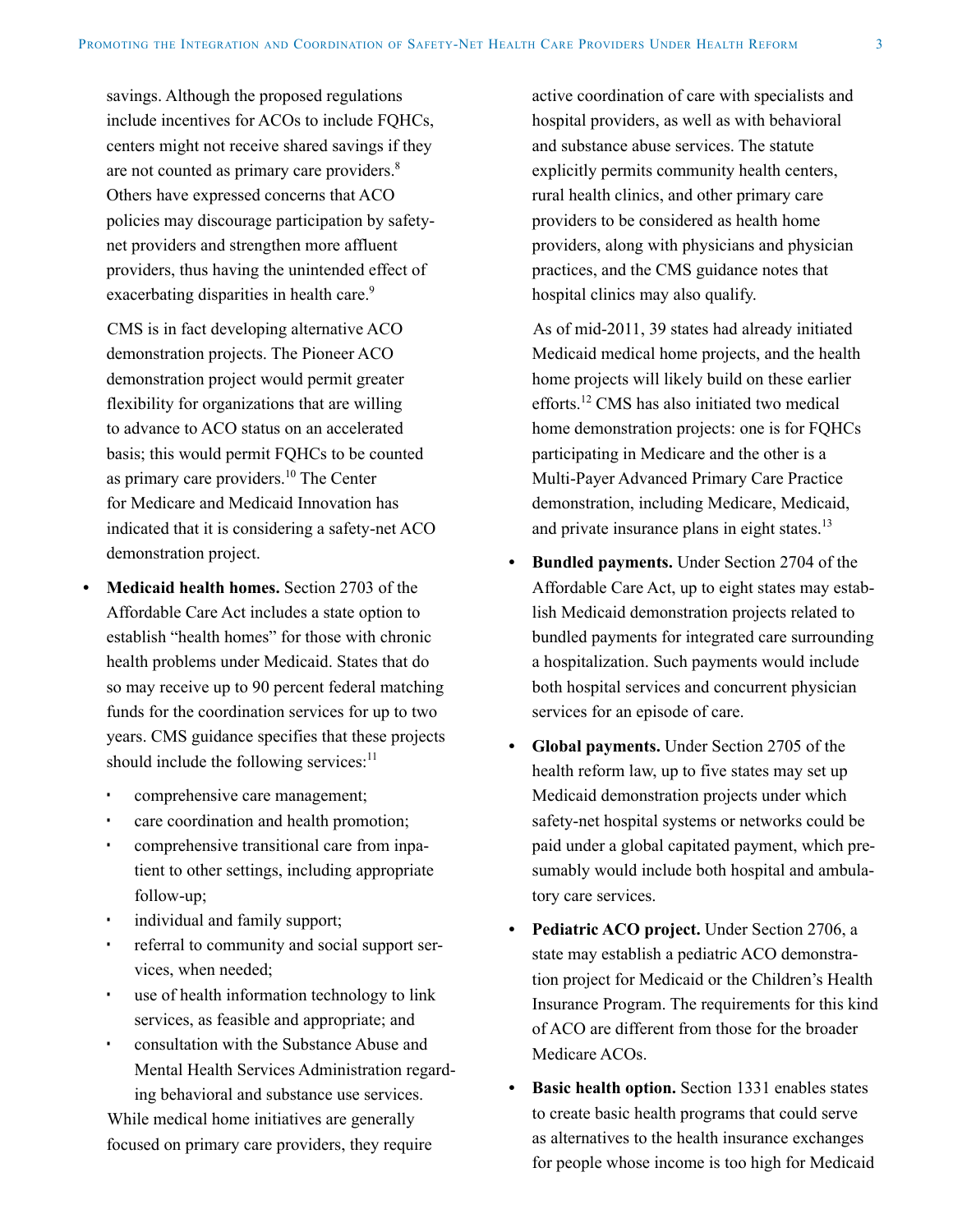(133 percent of the federal poverty level, or \$29,726 for a family of four in 2011), but below 200 percent of poverty.14 These programs would provide benefits comparable to commercial insurance plans but with lower cost-sharing and would include features such as case management or incentives for appropriate use of care.

- **• Community-based collaborative care network project.** Section 10333 authorizes grants to create network programs that include Medicaid Disproportionate Share Hospital (DSH) payment hospitals and FQHCs to integrate care for lowincome patients. However, this project is subject to appropriations and may not be funded.
- **Innovation Center.** Section 3021 created the Center for Medicare and Medicaid Innovation in CMS. The Innovation Center is charged with testing, evaluating, and helping to disseminate innovative approaches to health care delivery and payment reform. The Affordable Care Act provides \$10 billion in mandatory funding for the Innovation Center to help study new payment and delivery systems from 2011 to 2020.

As noted above, some safety-net providers have expressed serious concerns about the Medicare ACO program, as proposed in April 2011. If the final rules are comparable to the proposed regulations, it is reasonable to speculate that relatively few safety-net providers will form ACOs in the near future. In contrast, medical/ health home models can be readily applied to safety-net providers, including health centers, public clinics, and hospital-based primary care clinics. In fact, many safety-net providers are already working to create medical homes for their patients.

Health information technology initiatives authorized under the American Recovery and Reinvestment Act of 2009, including the Medicaid and Medicare electronic health record payment incentives, may also promote care

coordination and integration by encouraging information exchange across providers.

# CARE COORDINATION AND INTEGRATION: ISSUES FOR SAFETY-NET PROVIDERS

Medicaid is the dominant source of coverage for community health center and public hospital patients, and large proportions of such patients are uninsured  $(Exhibit 1).$ <sup>15</sup> This has a number of implications regarding care coordination and integration:

**• Fragmentation of care can be worsened by access barriers.** Analyses of care coordination in Medicare or private insurance generally assume that patients have access to primary, specialty, and inpatient care, but that such care may not be well coordinated across these levels. However, both Medicaid and uninsured patients may have severe problems accessing care.

Primary care clinicians often have difficulty securing referrals to specialists who will care for their Medicaid or uninsured patients. Similarly, it may be hard to arrange timely follow-up care after such patients are discharged from an emergency department visit or inpatient stay at a safety-net hospital. Even if providers are willing to serve Medicaid and uninsured patients, appointments may be delayed because of backlogs at safety-net facilities.

Access to care is the crucial foundation for care coordination. Patients who have difficulty accessing care are less likely to obtain timely services and more likely to receive poorly coordinated care. Delays in receiving Medicaid coverage, or churning on and off of such coverage, can impair continuity of care.16 Moreover, many safety-net patients face challenges such as homelessness, mental illness, language barriers, or transportation problems that can compound access barriers and make care coordination even more difficult.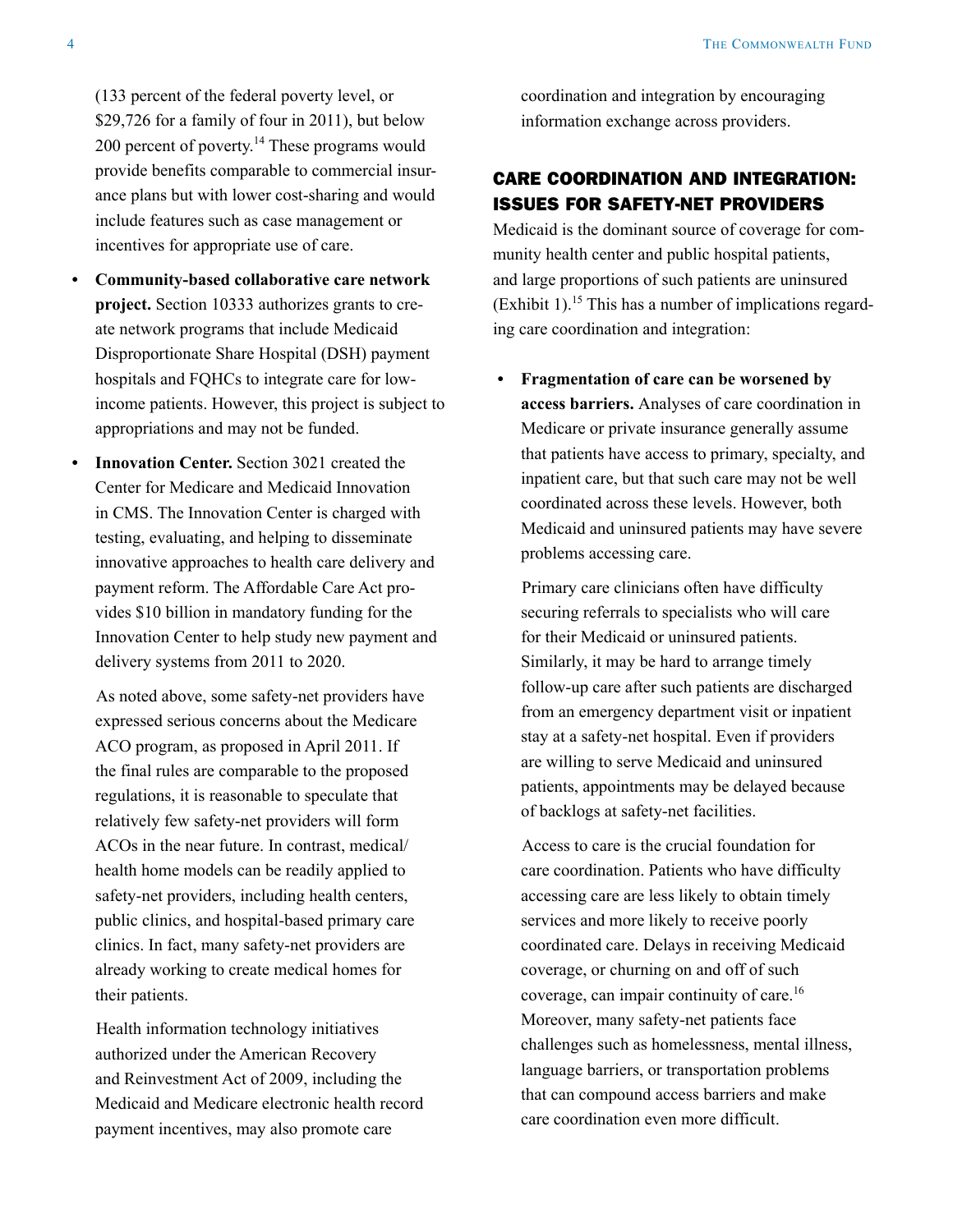

Thus, to encourage care coordination among safety-net providers, it is first important to increase enrollment and retention of patients in Medicaid and the Children's Health Insurance Program (and, in the future, the health insurance exchanges). In addition, safety-net providers must develop relationships with other providers who deliver care to their patients.

Starting in 2014, the health insurance expansions of the Affordable Care Act should greatly reduce the number of uninsured, but millions will remain so. Many of the newly insured may still encounter problems accessing care, either because of a shortage of Medicaid providers or the cost-sharing burdens in private insurance. Moreover, the remaining uninsured patients may become even more concentrated in safety-net facilities. Even though the number of uninsured people in Massachusetts fell after the state's health reform, a larger share of the remaining uninsured received care at health centers after reform. Health centers served 22 percent of uninsured residents in 2006, but 38 percent of the remaining uninsured in 2009.17 Thus, access to care is likely to remain an issue for uninsured patients.

- **• Medicaid policies are largely determined by states.** Because of the economic downturn, most states have faced serious deficits and responded by trimming Medicaid spending, including reducing provider payments and the scope of benefits.18 In many cases, state and local governments have also reduced funding for safety-net facilities. While some states may be able to provide resources to help safety-net providers upgrade their capacity to coordinate services, others may not be able to do so. For example, states vary widely in the extent to which they have developed health information exchanges that can be used to share health records across providers.
- **• It is challenging to design financial incentives to coordinate care for the uninsured.** It is not possible to use increased provider payments or other financial incentives to promote care coordination for uninsured patients. Safety-net providers often receive grant funding to help support care for the uninsured, such as Section 330 community health center grants, other state and local grants, or Medicaid DSH payments. But these funds are typically allocated to specific providers and recipients may not be able to share these funds with other safety-net providers.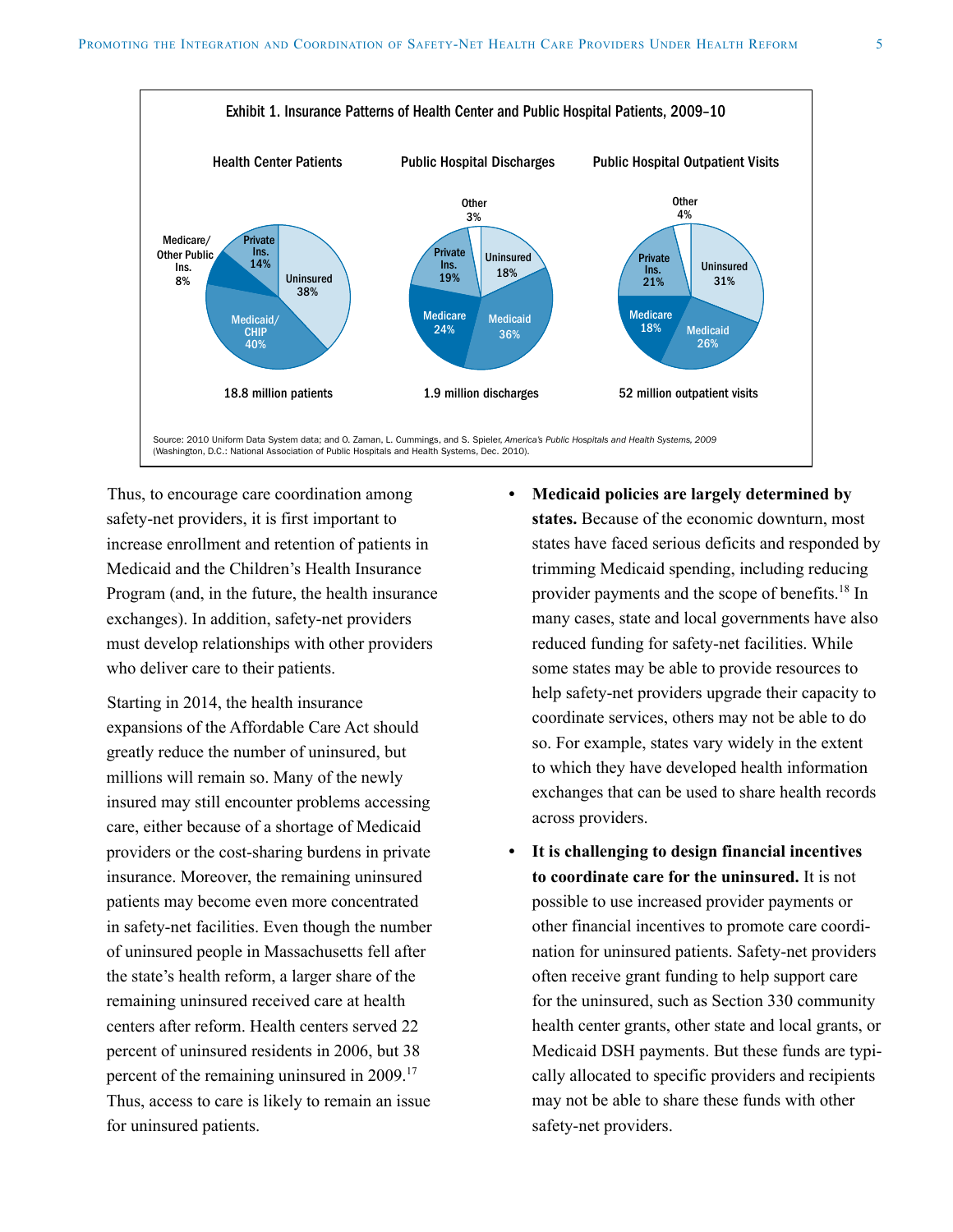Nonetheless, in many communities, programs have been developed to support systems of care for the uninsured that extend beyond individual providers, whether by pooling some of these funds or tapping other resources (e.g., reallocating DSH funds or using Medicaid Section 1115 waiver funding).<sup>19</sup> A prominent example is the Healthy San Francisco program, which gives uninsured adults access to a set of safety-net providers, including FQHCs, public clinics, and San Francisco General Hospital.20 Denver Health has a similar system of care for the uninsured. These programs provide access to a limited network of safety-net providers for certain services; they do not offer benefits as comprehensive as Medicaid. Because there is some underlying funding that spans providers and helps guarantee access to care for their members, the programs can develop methods of care coordination. The limitations of funding for these safety-net systems force them to be efficient.

One-time grants (such as those developed under the federal Healthy Community Access Program from 2000 to 2006) can provide modest levels of funding for local programs to coordinate care across providers, but the lack of a sustainable funding base can make it difficult to sustain the activities. $21$ 

**• There is no federal statutory requirement to form ACOs in Medicaid.** Aside from the pediatric ACO demonstration project (Section 2706), the Affordable Care Act does not mandate the creation of ACOs among Medicaid providers, as it does for Medicare providers. CMS has not indicated what types of policies, if any, are planned for Medicaid ACOs. This may give flexibility to states in promoting ACOs among Medicaid providers, but it also creates risks and uncertainty in the absence of clear federal guidance.

One area in which CMS's policies regarding ACOs will clearly affect Medicaid enrollees pertains to dual eligibles, since these

beneficiaries are enrolled in both Medicare and Medicaid. Under the proposed rules, Medicare ACOs may serve dual eligibles, but the proposal does not clearly delineate how state Medicaid programs would interact with Medicare ACOs or what additional requirements might exist for providers serving dual eligibles.

**• Managed care is already dominant in Medicaid.** The concept of ACOs was first discussed as an alternative to fee-for-service care, but the implications in the safety net may play out differently, because managed care is common in Medicaid. This issue is discussed in more depth in the next section. The ACO concept was designed as an alternative to fee-for-service care in Medicare; it explicitly excludes managed care arrangements. But nearly three-quarters (71 percent in 2009) of Medicaid enrollees are enrolled in some form of managed care and almost half (47 percent) are in comprehensive capitated managed care plans, although the patterns vary from state to state. $^{22}$ Under capitated payments, Medicaid pays the health plans are paid a fixed, prospective amount for each enrollee, regardless of their actual costs of care. The main alternative to capitated managed care in Medicaid is primary care case management, in which enrollees select or are assigned to primary care providers who serve as gatekeepers for other medical services. Managed care is common in Medicaid in large measure because beneficiaries may be required to join managed care on a mandatory basis, while participation is voluntary in Medicare, and because states view managed care as an effective way to limit expenditures.

Within Medicaid, capitated managed care is common for children (60 percent of all Medicaid children in 2008) and nonelderly adults (44 percent), but less common for the disabled (28 percent) or elderly (11 percent).<sup>23</sup> However, about 20 state Medicaid programs, including large states such as California, Florida, and New York, plan to expand capitated managed care for aged or disabled enrollees, so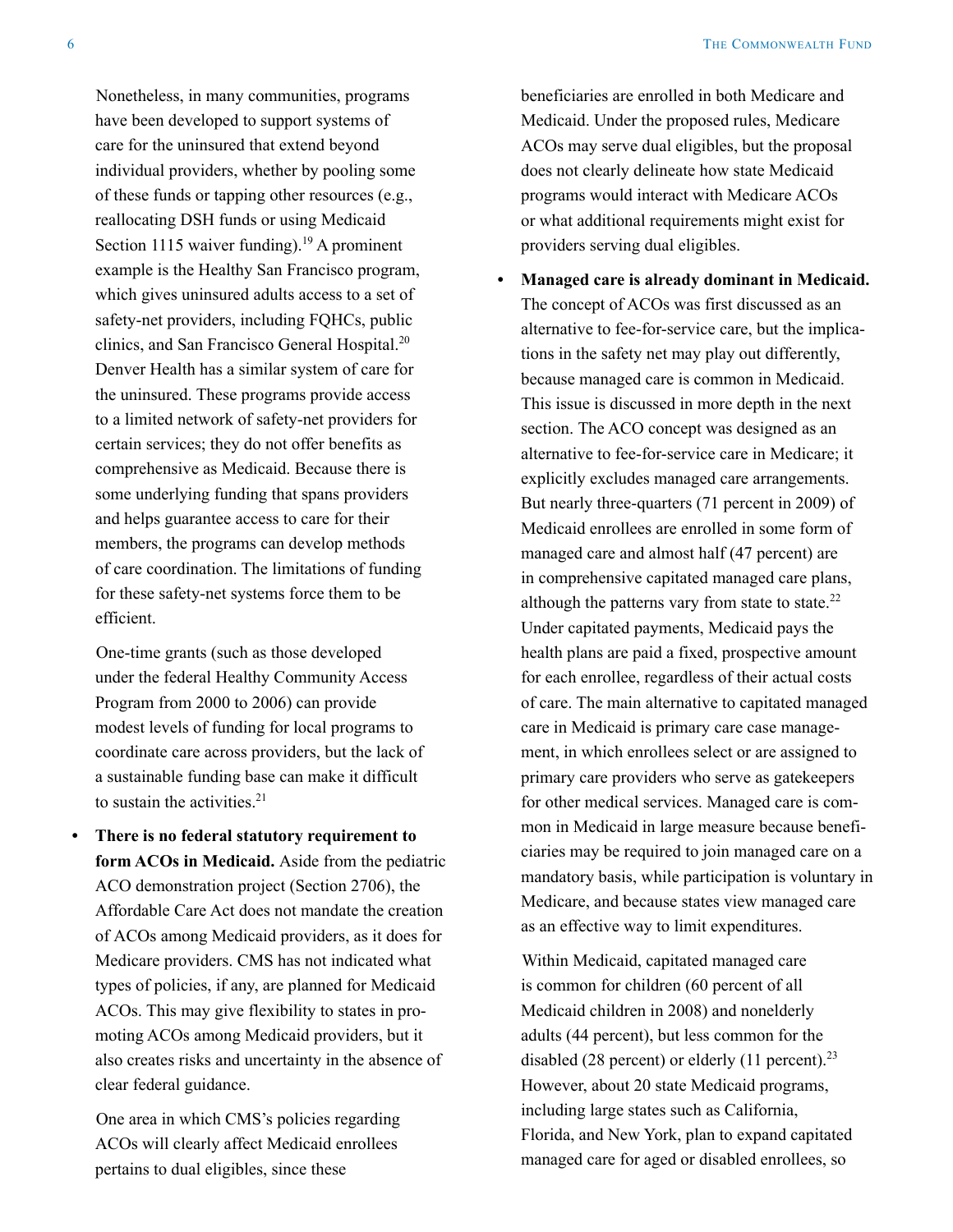the use of capitated managed care should grow in the future  $24$ 

Health care providers may choose to form ACOs in order to assume greater leadership roles in financial and clinical decision-making, rather than being directed by insurance plans. But safety-net providers already have opportunities to take on leadership roles in managed care plans. Many Medicaid managed care plans were formed by safety-net providers, such as health centers or safety-net hospitals. For example, the Association for Community Affiliated Plans represents 58 safety-net health plans, which together serve about one-quarter of all Medicaid managed care enrollees.<sup>25</sup>

### THE RELATIONSHIP BETWEEN MANAGED CARE AND ACOS IN MEDICAID

Given the prominent role of managed care in Medicaid, what is the potential for the development of ACOs in Medicaid and how would such ACOs interact with existing managed care arrangements? Like ACOs, capitated managed care plans have a financial incentive to contain costs; if anything, such incentives are stronger for capitated managed care plans than for ACOs, since managed care plans keep 100 percent of all savings (relative to their premium income) and are at risk for all expenditures that exceed their premiums. In order to encourage efficient behavior, capitated plans typically undertake initiatives, such as disease management, care coordination, or enhanced medical home projects, to improve the quality of care or reduce costs.26 Medicare ACOs are required to meet rigorous standards for qualification as ACOs and must meet quality benchmarks. Currently, Medicaid state agencies are required to establish quality assurance and improvement strategies for Medicaid managed care plans; they typically require that managed care organizations provide reports about quality of care, such as HEDIS data about clinical performance and surveys concerning enrollee satisfaction, and use External Quality Review Organizations to monitor quality. States may require that plans meet certain standards

and use their performance in determining whether plans may participate and may offer incentives to plans with better performance. Some states establish more rigorous benchmarks or performance incentives for Medicaid managed care plans and managed care plans often establish more rigorous standards or performance incentives for their participating providers. Given this, it is not clear what unique advantages ACOs would offer to Medicaid programs, compared with what capitated managed care programs already offer.

Apart from capitated plans, other forms of managed care play a role in coordinating care for Medicaid beneficiaries. Under primary care case management (PCCM), primary care providers bear responsibility for oversight of patients' total care and authorization of specialized care; providers are paid on a fee-for-service basis but also earn a fee (e.g., \$3 per member per month) for such services. The qualifications for provider participation in PCCM vary from state to state. Some programs, such as Community Care of North Carolina, are quite sophisticated and use regionally based networks to provide case management for high-cost, high-risk patients. They also work with local providers to reduce utilization, such as through initiatives aimed at mental health integration or care for chronic obstructive pulmonary disease.

Because of the extensive use of capitated managed care in Medicaid, the potential for development of Medicaid ACOs appears to be limited.<sup>27</sup> As illustrated in Exhibit 2, ACOs could function independently of managed care organizations—perhaps in areas dominated by Medicaid fee-for-service or PCCM models. Yet these areas, often rural, may not be well suited for ACOs because of the lack of concentration of health care providers.

More likely, ACOs organizations could function within capitated managed care plans as another type of provider. ACO integrated delivery networks could serve as subcontractors to Medicaid managed care organizations, paid through shared savings, performance-based payments, or subcapitation payments (i.e., the managed care plan makes a capitated payment to the delivery system for certain elements of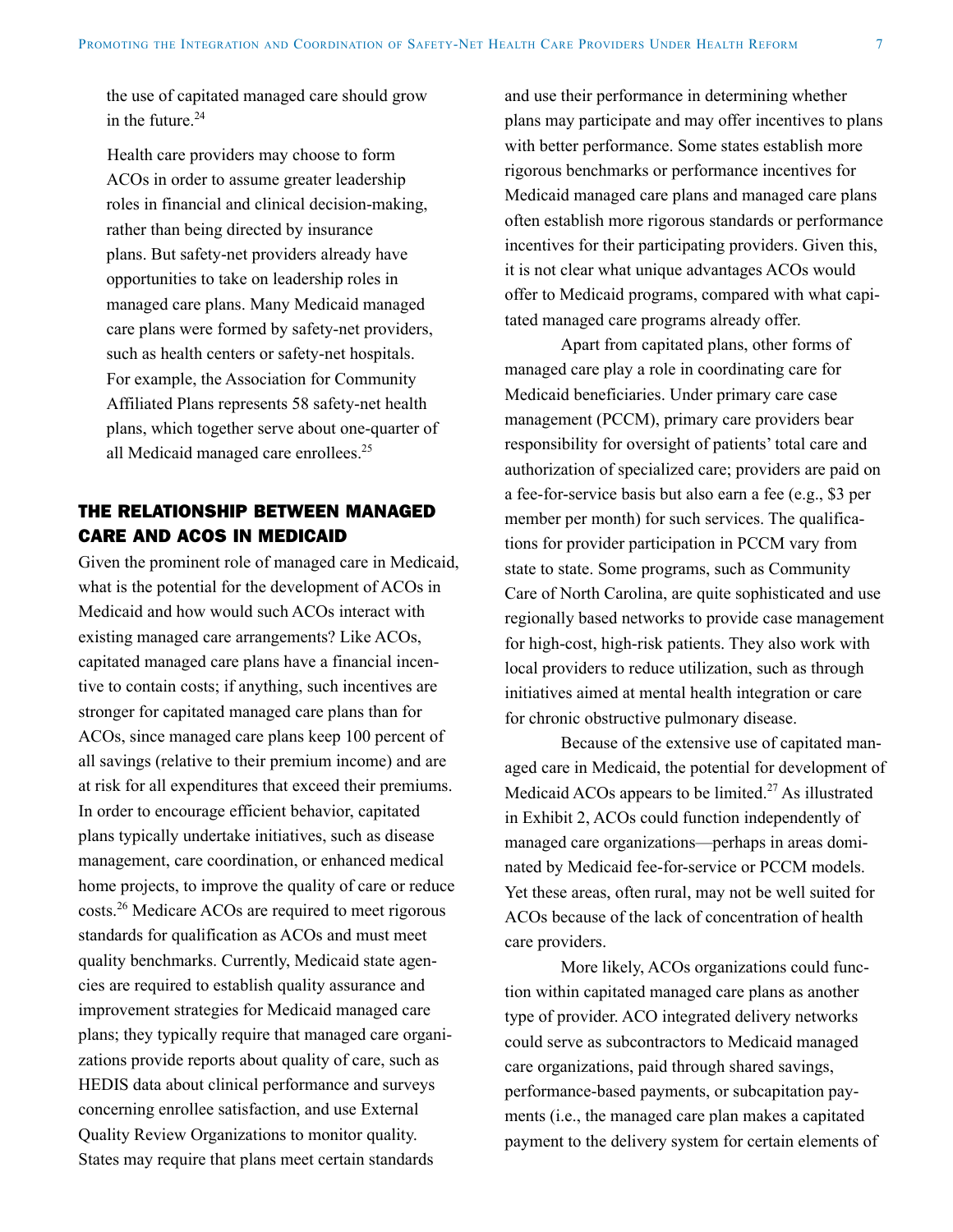care). This differs from the vision for Medicare ACOs, which would replace fee-for-service care. In fact, integrated delivery systems have been used as subcontractors to Medicaid managed care plans for many years. These integrated delivery systems could have the same range of clinical and financial integration as ACOs, albeit under different organizational and regulatory structures.

Since managed care can be mandatory in Medicaid, patients could be assigned on a prospective basis and "locked in" to a Medicaid ACO, as compared with the voluntary and retrospective assignment to Medicare ACOs proposed in the April 2011 regulations. It is common for Medicaid beneficiaries to select or be assigned to a managed care plan or primary care provider on a mandatory basis, although there is typically a period during which they may request to be reassigned to a different plan or provider, if they are not happy with the initial arrangement.

Because of the lack of clear federal guidelines, ACOs might be envisioned differently by different state Medicaid agencies. For example, New Jersey has been considering legislation to develop a Medicaid ACO demonstration project in which communities could form ACOs that include hospitals, primary care providers, and other organizations that would be paid through a shared-savings approach. The state would

permit Medicaid managed care organizations to participate in these ACOs as subcontractors, paid on a sharedsavings basis.<sup>28</sup> This model would blend the two models shown in Exhibit 2.

In contrast, Colorado has developed an Accountable Care Collaborative model, which it describes as an ACO, but the approach resembles an enhanced medical home model in which regional collaboratives provide case management and coordination services and a statewide organization provides analytic support.<sup>29</sup> This bears many similarities to the Community Care of North Carolina medical home model.

Special issues may arise for ACOs or other networks of safety-net providers because of these providers' status. For example, under federal rules, Section 330–funded health centers must be independent and governed by a community-based board of directors. Similarly, other safety-net providers may be governed by special rules if they are publicly owned or were established under legal covenants. These may prohibit a safety-net provider from simply being "acquired" by another provider or an ACO. Regardless, safetynet providers should be able to form collaborations that permit greater financial and clinical integration.<sup>30</sup> Many safety-net facilities, including health centers and safety-net hospitals, have been able to form Medicaid managed care plans and some—such as Colorado's

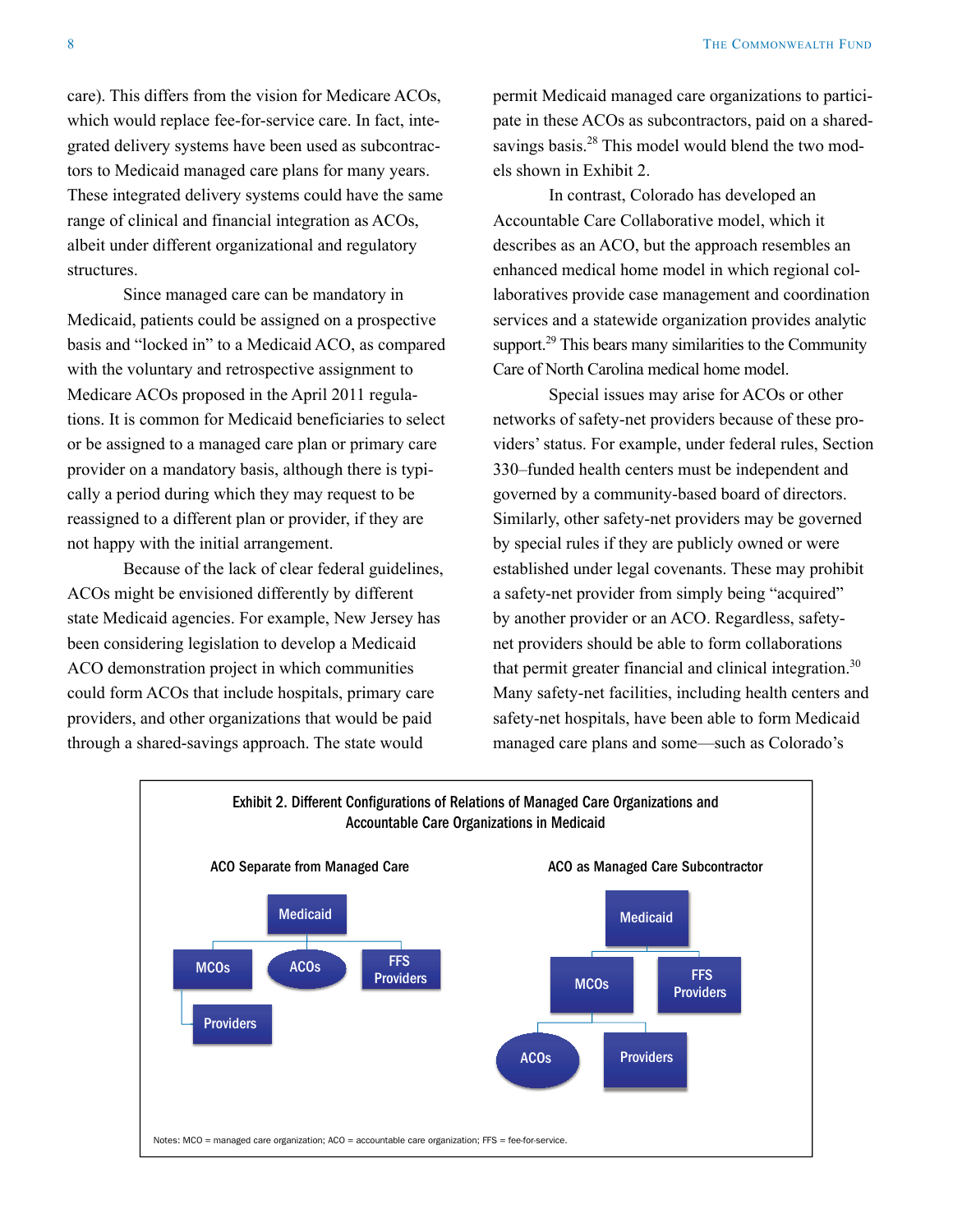Denver Health, Wisconsin's Marshfield Clinic/Family Health Center of Marshfield, and New York's Lutheran Medical Center/Lutheran Family Health Centers have been able to develop integrated delivery systems. Many more are allied under other Medicaid managed care plans.

Finally, it is worth noting that the status of a particular provider or ACO may vary across insurers. For example, a hospital or clinic may be part of an ACO in Medicare, but be part of a managed care plan or a fee-for-service provider in Medicaid. This could be particularly relevant with regard to dual eligibles, who are enrolled in both Medicare and Medicaid. The financial arrangements for care of these beneficiaries could thus become more complex in the future.

## OTHER FORMS OF INTEGRATION AND COORDINATION

While there may be some challenges in creating ACOs in Medicaid, medical/health home arrangements are clearly applicable. As noted before, most states already have some type of medical home project and the Affordable Care Act health home provisions are likely to encourage states to expand these programs. PCCM programs, a rudimentary form of medical home effort, are also already common in Medicaid, particularly in rural areas. In many cases, Medicaid medical/ health home projects are undertaken within capitated Medicaid managed care plans. Medical/health home projects seek to upgrade the quality of primary care and enhance the coordination of care, although they are mainly directed at primary care providers who will coordinate care with specialists and hospitals.

#### **CONCLUSION**

The Affordable Care Act provides new approaches and heightened awareness of the need to coordinate care, including care provided to low-income and vulnerable patients by safety-net providers.

Regardless of the approach to coordinating and integrating care among safety-net providers—managed care, ACOs, or medical homes—it is important to consider the extent to which certain functions are attained:

- • Is there a process to improve care management and coordination for patients, particularly those with chronic diseases, across primary, specialty, and inpatient care? Is there a primary care medical home that can serve as the main source of care for each patient? Are there care coordinators who can help patients with particularly complex, high-cost health conditions?
- Are there enhanced capabilities to monitor patients' care, both individually and on an aggregated basis, and to share information about patients across care levels? These capabilities often require the use of electronic health records, patient registries, and information exchanges.
- Are there financial incentives to encourage better coordinated and more efficient care, coupled with efforts to measure and improve the quality of care?
- Are there systems to help promote access to insurance coverage and care? Do the safety-net providers have capabilities to ensure their patients enroll in and retain coverage and to address other social and health needs that may create care barriers to accessing care?

No single approach can address the diverse needs for coordination of safety-net providers in communities and states across the nation. The mix of approaches used will likely vary in each community. Federal and state efforts to create incentives to use electronic health records and develop information exchanges are already helping to build a health information technology infrastructure that can support improved care coordination, although these efforts are still in the preliminary stages.

While there appears to be broad support for expanding enhanced primary care medical/health home approaches among safety-net providers, the prospects for safety-net ACOs are less clear. Some of the difficulties, based on reactions to the Medicare ACO proposed regulations, include: 1) the high initial costs of implementation; 2) the exclusion of FQHCs and rural health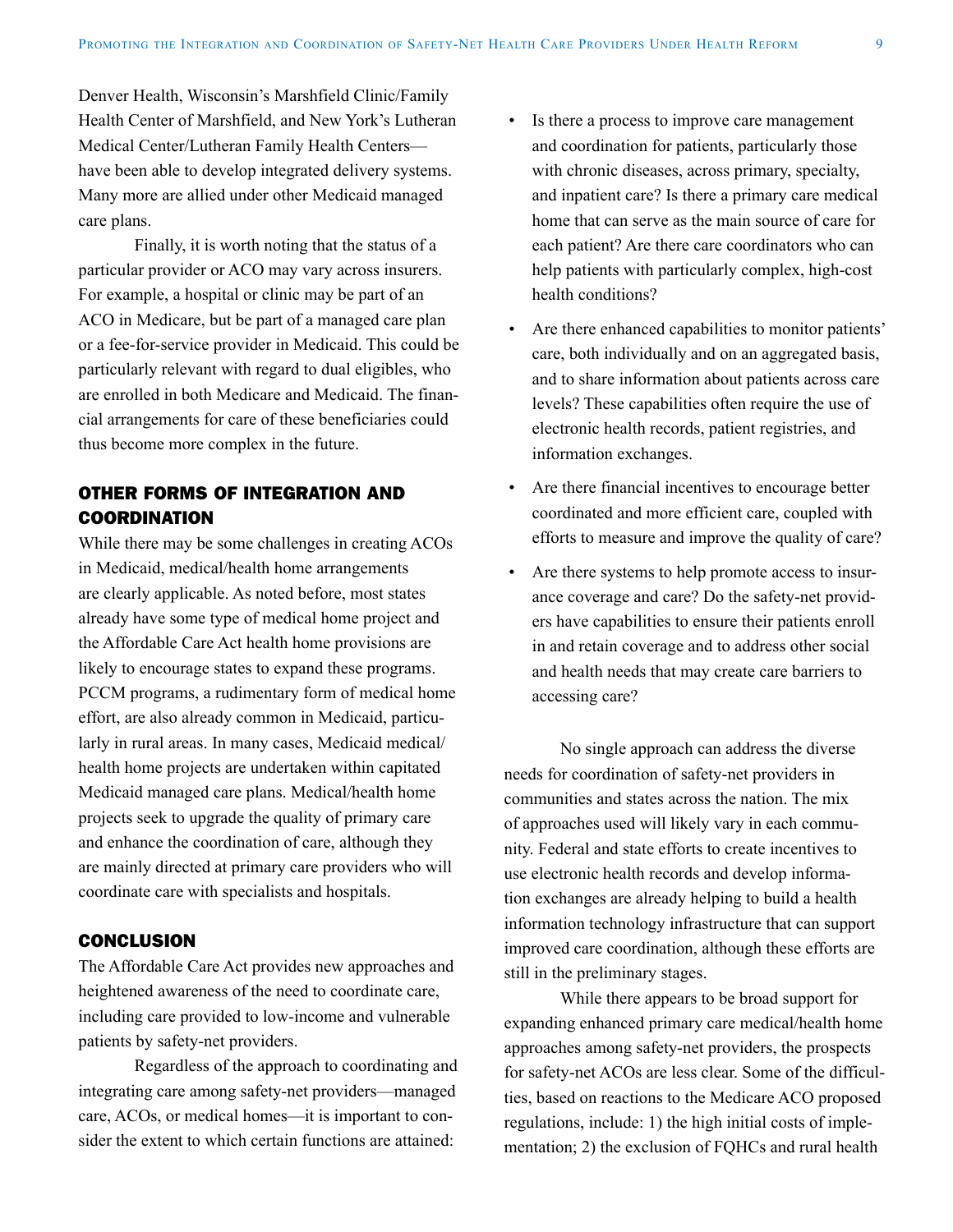clinics as assigned primary care providers; and 3) the lack of a mechanism to support improvements in the quality of care for the uninsured. A federal ACO demonstration project tailored to the needs of safety-net providers, or the funding of a coordinated care network as authorized by Section 10333 of the Affordable Care Act, could address some of these concerns.

Successful efforts to improve care coordination among safety-net providers will require federal, state, and local financial resources to sustain the safety net and make the investments needed to upgrade capabilities. In addition, they will require flexible strategies that can accommodate variations in community and state needs, as well as consensus among safety-net providers to encourage cooperation and coordination, rather than fragmentation and competition.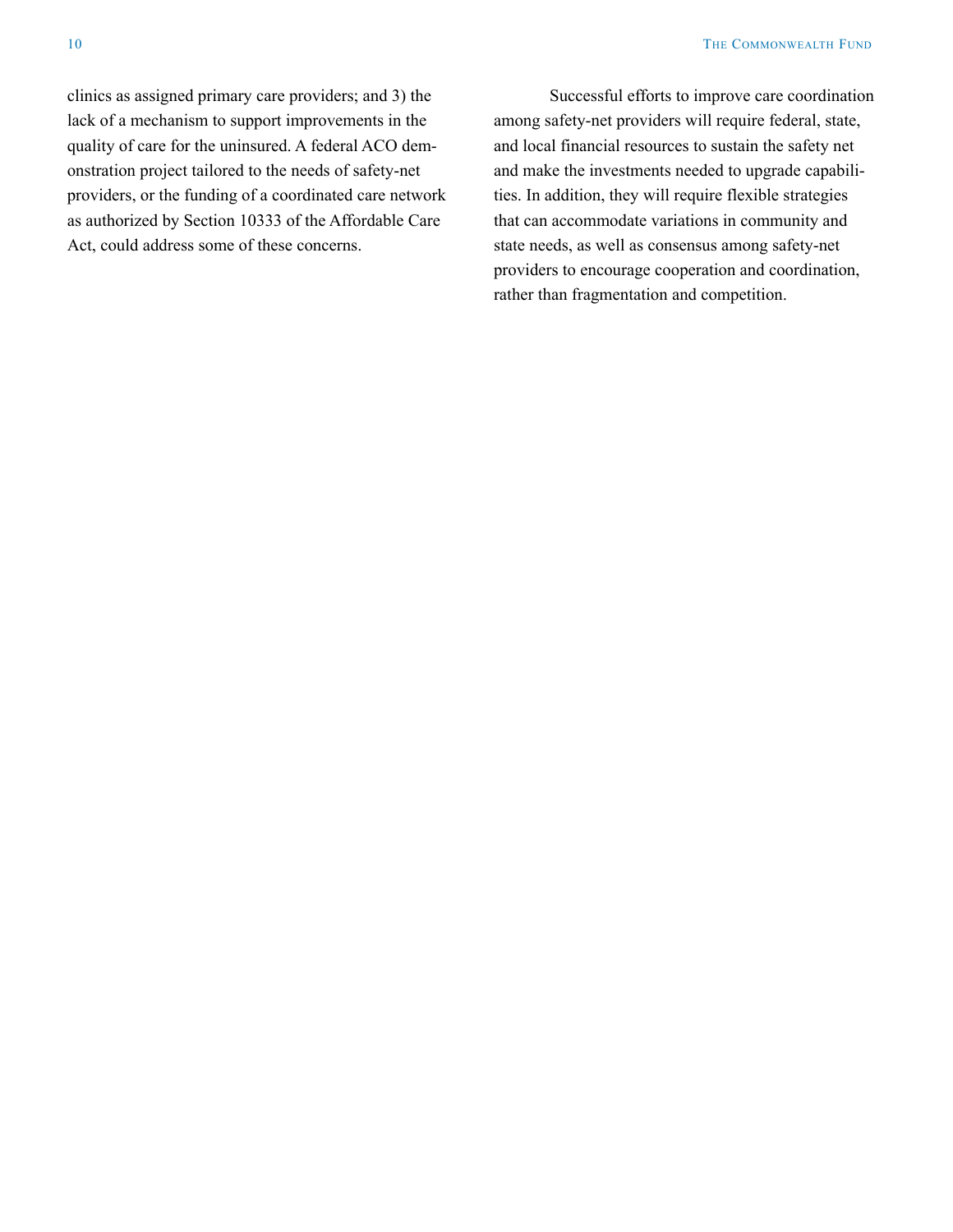#### **NOTES**

- <sup>1</sup> A. Shih, K. Davis, S. C. Schoenbaum, A. Gauthier, R. Nuzum, and D. McCarthy, *[Organizing the U.S.](http://www.commonwealthfund.org/Publications/Fund-Reports/2008/Aug/Organizing-the-U-S--Health-Care-Delivery-System-for-High-Performance.aspx)  [Health Care Delivery System for High Performance](http://www.commonwealthfund.org/Publications/Fund-Reports/2008/Aug/Organizing-the-U-S--Health-Care-Delivery-System-for-High-Performance.aspx)* (New York: The Commonwealth Fund, Aug. 2008).
- <sup>2</sup> Centers for Medicare and Medicaid Services. Factsheet: Medicare Physician Group Practice Demonstration (Washington, D.C.: CMS, Dec. 2010).
- <sup>3</sup> S. Artiga, *Community Care of North Carolina: Putting Health Reform into Practice in Medicaid* (Washington, D.C.: Kaiser Commission on Medicaid and the Uninsured, May 2009).
- <sup>4</sup> M. M. Doty, M. K. Abrams, S. E. Hernandez, K. Stremikis, and A. C. Beal, *[Enhancing the](http://www.commonwealthfund.org/Publications/Fund-Reports/2010/May/Enhancing-the-Capacity-of-Community-Health-Centers-to-Achieve-High-Performance.aspx)  [Capacity of Community Health Centers to](http://www.commonwealthfund.org/Publications/Fund-Reports/2010/May/Enhancing-the-Capacity-of-Community-Health-Centers-to-Achieve-High-Performance.aspx)  [Achieve High Performance: Findings from the](http://www.commonwealthfund.org/Publications/Fund-Reports/2010/May/Enhancing-the-Capacity-of-Community-Health-Centers-to-Achieve-High-Performance.aspx)  [2009 Commonwealth Fund National Survey of](http://www.commonwealthfund.org/Publications/Fund-Reports/2010/May/Enhancing-the-Capacity-of-Community-Health-Centers-to-Achieve-High-Performance.aspx)  [Federally Qualified Health Centers](http://www.commonwealthfund.org/Publications/Fund-Reports/2010/May/Enhancing-the-Capacity-of-Community-Health-Centers-to-Achieve-High-Performance.aspx)* (New York: The Commonwealth Fund, May 2010).
- <sup>5</sup> Centers for Medicare and Medicaid Services, Medicare Shared Savings Program: Accountable Care Organizations. *Federal Register* 19528-31, April 7, 2011.
- <sup>6</sup> Comment letter to CMS on the proposed regulations, submitted by Bruce Siegel of the National Association of Public Hospitals and Health Systems, June 6, 2011.
- <sup>7</sup> Comment letter to CMS on the proposed regulations, submitted by Roger Schwartz of the National Association of Community Health Centers, June 6, 2011.
- <sup>8</sup> S. Rosenbaum and P. Shin, *Medicare's Accountable Care Organization Regulations: How Will Medicare Beneficiaries Who Reside in Medically Underserved Communities Fare?* Policy Research Brief #23 (Washington, D.C.: Geiger Gibson/ RCHN Community Health Foundation Research Collaborative, George Washington University, April 2011).
- <sup>9</sup> C. E. Pollack and K. Armstrong, "Accountable Care Organizations and Health Care Disparities," *Journal of the American Medical Association,* April 27, 2011 305(16):1706–07.
- <sup>10</sup> See [http://innovations.cms.gov/areas-of-focus/](http://innovations.cms.gov/areas-of-focus/seamless-and-coordinated-care-models/pioneer-aco/) [seamless-and-coordinated-care-models/pioneer](http://innovations.cms.gov/areas-of-focus/seamless-and-coordinated-care-models/pioneer-aco/)-aco/.
- <sup>11</sup> C. Mann, State Medicaid Director Letter 10-24, Health Homes for Enrollees with Chronic Conditions, Nov. 16, 2010.
- <sup>12</sup> M. Kaye and M. Takach, *Building Medical Homes in State Medicaid and CHIP Programs* (Portland, Maine: National Academy for State Health Policy, 2009). For an update, see [http://www.nashp.org/](http://www.nashp.org/med-home-map) [med-home-map.](http://www.nashp.org/med-home-map) L. Ku, P. Shin, E. Jones et al., *[Transforming Community Health Centers into](http://www.commonwealthfund.org/Publications/Fund-Reports/2011/Sep/Transforming-Community-Health-Centers.aspx)  [Patient-Centered Medical Homes: The Role of](http://www.commonwealthfund.org/Publications/Fund-Reports/2011/Sep/Transforming-Community-Health-Centers.aspx)  [Payment Reform](http://www.commonwealthfund.org/Publications/Fund-Reports/2011/Sep/Transforming-Community-Health-Centers.aspx)* (New York: The Commonwealth Fund, Sept. 2011).
- <sup>13</sup> Centers for Medicare and Medicaid Services, "Federally Qualified Health Center Advanced Primary Care Practice Demonstration: Demonstration Design" (CMS, June 6, 2011); Centers for Medicare and Medicaid Services, "Multi-Payer Advanced Primary Care Practice Demonstration Questions & Answers—Updated April 12, 2011" (CMS, 2011).
- <sup>14</sup> S. Dorn, *The Basic Health Program Option Under Federal Health Reform: Issues for Consumers and States* (Princeton, N.J.: Robert Wood Johnson Foundation, March 2011).
- <sup>15</sup> O. Zaman, L. Cummings, and S. Spieler, *America's Public Hospitals and Health Systems, 2009*  (Washington, D.C.: National Association of Public Hospitals and Health Systems, Dec. 2010).
- <sup>16</sup> L. Ku, P. MacTaggart, F. Pervez et al., Improving Medicaid's Continuity and Quality of Care (Washington, D.C.: Association for Community Affiliated Plans, July 2009).
- <sup>17</sup> L. Ku, E. Jones, P. Shin et al., "The Safety Net After Health Care Reform: Lessons from Massachusetts," *Archives of Internal Medicine,* Aug. 8, 2011 171(15):1379–84.
- <sup>18</sup> V. Smith, K. Gifford, E. Ellis et al., *Hoping for Economic Recovery, Preparing for Health Reform: A Look at Medicaid Spending, Coverage and Policy Trends: Results from a 50-State Medicaid Budget Survey for State Fiscal Years 2010 and 2011* (Washington, D.C.: Kaiser Commission on Medicaid and the Uninsured, Sept. 2010).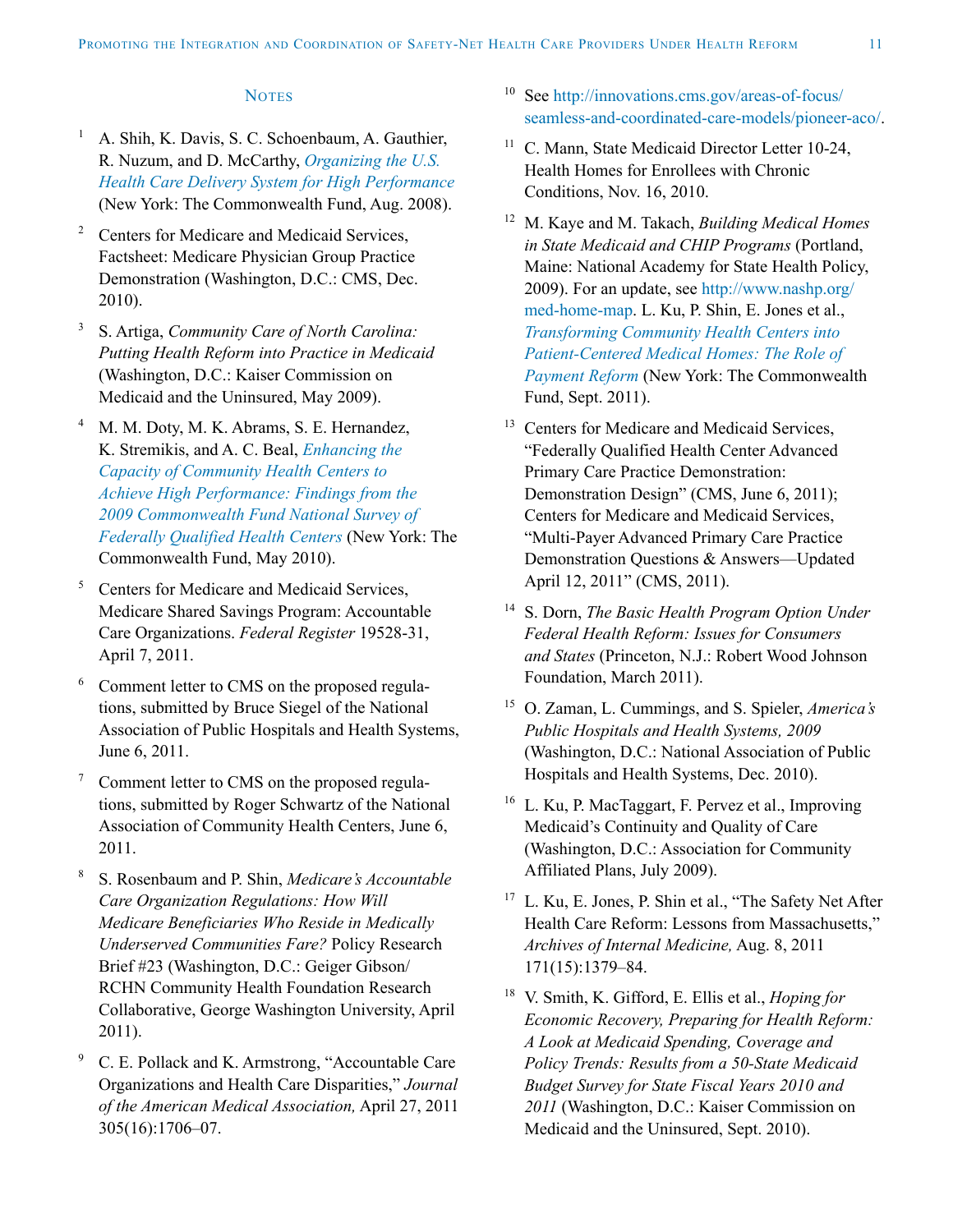- <sup>19</sup> M. A. Hall, "Approaching Universal Coverage with Better Safety-Net Programs for the Uninsured," *Yale Journal of Health Policy, Law and Ethics,* Winter 2011 11(1):9–19.
- <sup>20</sup> M. H. Katz and T. M. Brigham, "Transforming a Traditional Safety Net into a Coordinated Care System: Lessons from Healthy San Francisco," *Health Affairs,* Feb. 2011 30(2):237–45.
- <sup>21</sup> See the Office of Management and Budget, [www.whitehouse.gov/omb/expectmore/](http://www.whitehouse.gov/omb/expectmore/detail/10003515.2005.html) [detail/10003515.2005.html](http://www.whitehouse.gov/omb/expectmore/detail/10003515.2005.html).
- <sup>22</sup> Medicaid and CHIP Payment and Access Commission, *The Evolution of Managed Care in Medicaid* (Washington, D.C.: MACPAC, June 2011.
- $23$  Ibid.
- <sup>24</sup> J. Carroll, "Stressed States Open Doors to Medicaid Managed Care," *Managed Care,* March 2011 20(3):24–27.
- <sup>25</sup> Alliance of Community Health Plans, "Safety Net Health Plans Get High Performance Ratings," press release (Washington, D.C.: ACHP, Oct. 22, 2010).
- <sup>26</sup> America's Health Insurance Plans, *Innovations in Medicaid Managed Care* (Washington, D.C.: AHIP Center for Policy and Research, March 2005).
- $27$  For discussion of this issue in New York, see D. Bachrach, R. Belfort, W. Bernstein et al., *Considerations for the Development of Accountable Care Organizations in New York* (New York: New York State Health Foundation, June 2011).
- <sup>28</sup> J. Brenner and N. Highsmith, "An ACO Grows in Camden, But Can It Flourish in Medicaid?," *Health Affairs* Blog, June 23, 2011, available at [http://](http://healthaffairs.org/blog/2011/06/23/an-aco-is-born-in-camden-but-can-it-flourish-in-medicaid/) [healthaffairs.org/blog/2011/06/23/an-aco-is-born-in](http://healthaffairs.org/blog/2011/06/23/an-aco-is-born-in-camden-but-can-it-flourish-in-medicaid/)[camden-but-can-it-flourish-in-medicaid/;](http://healthaffairs.org/blog/2011/06/23/an-aco-is-born-in-camden-but-can-it-flourish-in-medicaid/) E. Litten, "ACOs: Getting More for Less?," *New Jersey Law Journal,* May 2011 204(8):1–2.
- <sup>29</sup> Colorado Department of Health Care Policy and Financing, Accountable Care Collaborative, 2011, available at [http://www.colorado.gov/cs/Satellite/](http://www.colorado.gov/cs/Satellite/HCPF/HCPF/1233759745246) [HCPF/HCPF/1233759745246.](http://www.colorado.gov/cs/Satellite/HCPF/HCPF/1233759745246)
- <sup>30</sup> S. Rosenbaum, M. H. Zakheim, J. Leifer et al., *[Assessing and Addressing Legal Barriers to the](http://www.commonwealthfund.org/Publications/Fund-Reports/2011/Jul/Clinical-Integration.aspx)  [Clinical Integration of Community Health Centers](http://www.commonwealthfund.org/Publications/Fund-Reports/2011/Jul/Clinical-Integration.aspx)  [and Other Community Providers](http://www.commonwealthfund.org/Publications/Fund-Reports/2011/Jul/Clinical-Integration.aspx)* (New York: The Commonwealth Fund, July 2011).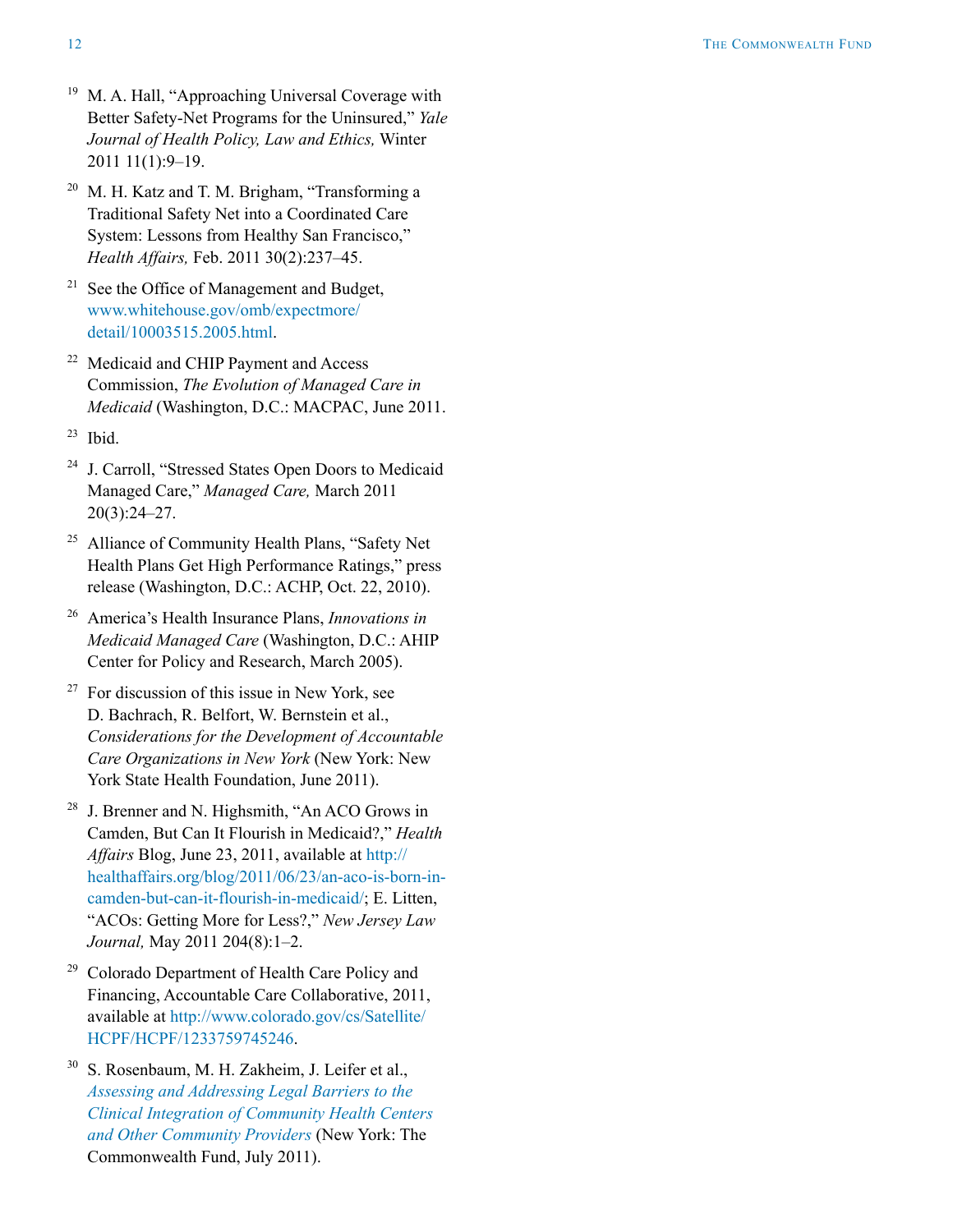#### **ABOUT THE AUTHORS**

Leighton Ku, Ph.D., M.P.H., is a professor and director of the Center for Health Policy Research in the School of Public Health and Health Services at George Washington University. For more than 20 years, he has conducted research and analysis regarding health care for disadvantaged populations, including studies of health care reform at national and state levels, Medicaid, safety-net health care, and immigrants. Prior to coming to George Washington, Dr. Ku was a senior fellow at the Center on Budget and Policy Priorities and a principal researcher at the Urban Institute. He has a Ph.D. in health policy from Boston University and an M.P.H. from the University of California, Berkeley.

Peter Shin, Ph.D., M.P.H., is an associate professor of health policy and research director for the Geiger Gibson/ RCHN Community Health Policy Program at George Washington University. He focuses on the study of community health systems and integration of care for vulnerable populations and is the author of nearly 100 health policy reports on safety-net systems, community health centers, health disparities, health care financing, and economic factors related to care delivery and population health. Dr. Shin is an expert in survey design, the management and analysis of data, policy analysis, and program evaluation and has provided technical assistance to federal, state, and local agencies and organizations. He received his M.P.H. in epidemiology and Ph.D. in public policy from George Washington University.

Marsha Regenstein, Ph.D., is a professor in the department of health policy and director of doctoral programs for the School of Public Health and Health Services at George Washington University. She has led many projects that examine health care access and quality for low-income and vulnerable populations and has profiled dozens of safety-net communities around the country. Dr. Regenstein was previously vice president for research at the National Association of Public Hospitals and Health Systems and vice president of the Economic and Social Research Institute. She has a Ph.D. in health policy from George Washington University.

Holly Mead, Ph.D., is an assistant professor in the department of health policy at George Washington University. Her research focuses on disparities in health care, particularly around chronic illness care and patient self-management. She was the recipient of the Pfizer Fellowship in Health Disparities (2008–2011), which supported her work on disparities in the use of cardiac rehabilitation and other secondary preventive programs for patients with heart disease. Dr. Mead recently received an award from the National Collaborative on Aging to develop a peerled patient activation program to promote the use of cardiac rehabilitation in minority and women patients. She holds a Ph.D. in public policy from George Washington University.